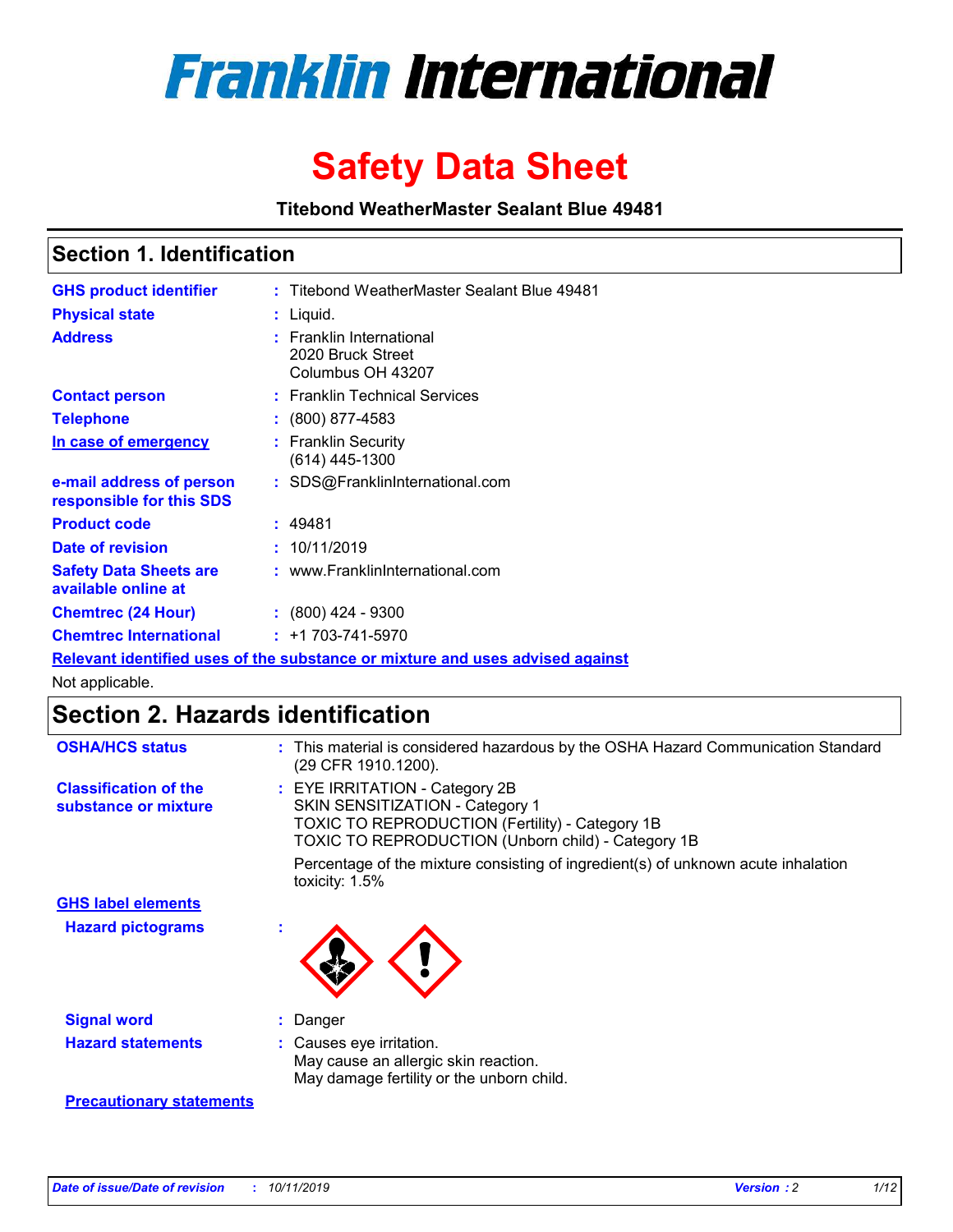### **Section 2. Hazards identification**

| <b>Prevention</b>                          | : Obtain special instructions before use. Do not handle until all safety precautions have<br>been read and understood. Wear protective gloves. Wear eye or face protection.<br>Wear protective clothing. Avoid breathing vapor. Wash hands thoroughly after handling.<br>Contaminated work clothing must not be allowed out of the workplace.                                                        |
|--------------------------------------------|------------------------------------------------------------------------------------------------------------------------------------------------------------------------------------------------------------------------------------------------------------------------------------------------------------------------------------------------------------------------------------------------------|
| <b>Response</b>                            | : IF exposed or concerned: Get medical attention. IF ON SKIN: Wash with plenty of<br>soap and water. Wash contaminated clothing before reuse. If skin irritation or rash<br>occurs: Get medical attention. IF IN EYES: Rinse cautiously with water for several<br>minutes. Remove contact lenses, if present and easy to do. Continue rinsing. If eye<br>irritation persists: Get medical attention. |
| <b>Storage</b>                             | : Store locked up.                                                                                                                                                                                                                                                                                                                                                                                   |
| <b>Disposal</b>                            | : Dispose of contents and container in accordance with all local, regional, national and<br>international regulations.                                                                                                                                                                                                                                                                               |
| <b>Hazards not otherwise</b><br>classified | : Product generates methanol during cure.                                                                                                                                                                                                                                                                                                                                                            |
|                                            |                                                                                                                                                                                                                                                                                                                                                                                                      |

### **Section 3. Composition/information on ingredients**

| <b>Substance/mixture</b><br>Mixture                  |               |                     |
|------------------------------------------------------|---------------|---------------------|
| <b>Ingredient name</b>                               | $\frac{9}{6}$ | <b>CAS number</b>   |
| 3-aminopropyltriethoxysilane<br>Dibutyltin dilaurate | ≤3<br>≤0.3    | 919-30-2<br>77-58-7 |

Any concentration shown as a range is to protect confidentiality or is due to batch variation.

**There are no additional ingredients present which, within the current knowledge of the supplier and in the concentrations applicable, are classified as hazardous to health or the environment and hence require reporting in this section.**

**Occupational exposure limits, if available, are listed in Section 8.**

### **Section 4. First aid measures**

| <b>Description of necessary first aid measures</b> |                                                                                                                                                                                                                                                                                                                                                                                                                                                                                                                                                                                                                                                                                                                                                                           |  |  |  |
|----------------------------------------------------|---------------------------------------------------------------------------------------------------------------------------------------------------------------------------------------------------------------------------------------------------------------------------------------------------------------------------------------------------------------------------------------------------------------------------------------------------------------------------------------------------------------------------------------------------------------------------------------------------------------------------------------------------------------------------------------------------------------------------------------------------------------------------|--|--|--|
| <b>Eye contact</b>                                 | : Immediately flush eyes with plenty of water, occasionally lifting the upper and lower<br>eyelids. Check for and remove any contact lenses. Continue to rinse for at least 10<br>minutes. If irritation persists, get medical attention.                                                                                                                                                                                                                                                                                                                                                                                                                                                                                                                                 |  |  |  |
| <b>Inhalation</b>                                  | : Remove victim to fresh air and keep at rest in a position comfortable for breathing. If<br>not breathing, if breathing is irregular or if respiratory arrest occurs, provide artificial<br>respiration or oxygen by trained personnel. It may be dangerous to the person providing<br>aid to give mouth-to-mouth resuscitation. Get medical attention. If unconscious, place<br>in recovery position and get medical attention immediately. Maintain an open airway.<br>Loosen tight clothing such as a collar, tie, belt or waistband. In case of inhalation of<br>decomposition products in a fire, symptoms may be delayed. The exposed person may<br>need to be kept under medical surveillance for 48 hours.                                                       |  |  |  |
| <b>Skin contact</b>                                | : Wash with plenty of soap and water. Remove contaminated clothing and shoes. Wash<br>contaminated clothing thoroughly with water before removing it, or wear gloves.<br>Continue to rinse for at least 10 minutes. Get medical attention. In the event of any<br>complaints or symptoms, avoid further exposure. Wash clothing before reuse. Clean<br>shoes thoroughly before reuse.                                                                                                                                                                                                                                                                                                                                                                                     |  |  |  |
| <b>Ingestion</b>                                   | : Wash out mouth with water. Remove dentures if any. Remove victim to fresh air and<br>keep at rest in a position comfortable for breathing. If material has been swallowed and<br>the exposed person is conscious, give small quantities of water to drink. Stop if the<br>exposed person feels sick as vomiting may be dangerous. Do not induce vomiting<br>unless directed to do so by medical personnel. If vomiting occurs, the head should be<br>kept low so that vomit does not enter the lungs. Get medical attention. Never give<br>anything by mouth to an unconscious person. If unconscious, place in recovery position<br>and get medical attention immediately. Maintain an open airway. Loosen tight clothing<br>such as a collar, tie, belt or waistband. |  |  |  |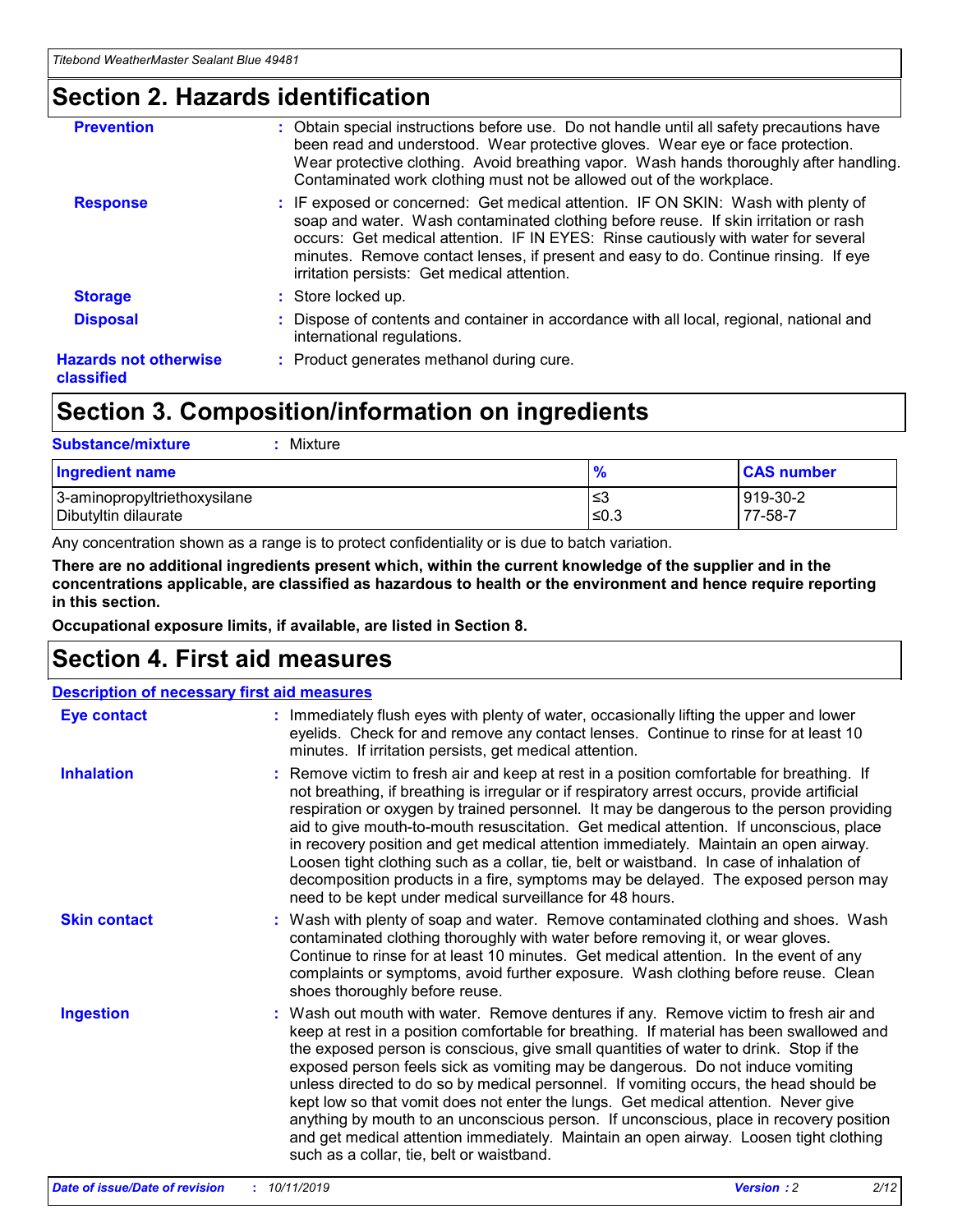## **Section 4. First aid measures**

| Most important symptoms/effects, acute and delayed |  |                                                                                                                                                                                                                                                                                                                                                                                                                 |  |
|----------------------------------------------------|--|-----------------------------------------------------------------------------------------------------------------------------------------------------------------------------------------------------------------------------------------------------------------------------------------------------------------------------------------------------------------------------------------------------------------|--|
| <b>Potential acute health effects</b>              |  |                                                                                                                                                                                                                                                                                                                                                                                                                 |  |
| <b>Eye contact</b>                                 |  | : May cause eye irritation.                                                                                                                                                                                                                                                                                                                                                                                     |  |
| <b>Inhalation</b>                                  |  | : No known significant effects or critical hazards.                                                                                                                                                                                                                                                                                                                                                             |  |
| <b>Skin contact</b>                                |  | : May cause skin irritation.                                                                                                                                                                                                                                                                                                                                                                                    |  |
| <b>Ingestion</b>                                   |  | : No known significant effects or critical hazards.                                                                                                                                                                                                                                                                                                                                                             |  |
| Over-exposure signs/symptoms                       |  |                                                                                                                                                                                                                                                                                                                                                                                                                 |  |
| <b>Eye contact</b>                                 |  | : Adverse symptoms may include the following:<br>irritation<br>watering<br>redness                                                                                                                                                                                                                                                                                                                              |  |
| <b>Inhalation</b>                                  |  | : Adverse symptoms may include the following:<br>reduced fetal weight<br>increase in fetal deaths<br>skeletal malformations                                                                                                                                                                                                                                                                                     |  |
| <b>Skin contact</b>                                |  | : Adverse symptoms may include the following:<br>irritation<br>redness<br>reduced fetal weight<br>increase in fetal deaths<br>skeletal malformations                                                                                                                                                                                                                                                            |  |
| <b>Ingestion</b>                                   |  | : Adverse symptoms may include the following:<br>reduced fetal weight<br>increase in fetal deaths<br>skeletal malformations                                                                                                                                                                                                                                                                                     |  |
|                                                    |  | <b>Indication of immediate medical attention and special treatment needed, if necessary</b>                                                                                                                                                                                                                                                                                                                     |  |
| <b>Notes to physician</b>                          |  | : In case of inhalation of decomposition products in a fire, symptoms may be delayed.<br>The exposed person may need to be kept under medical surveillance for 48 hours.                                                                                                                                                                                                                                        |  |
| <b>Specific treatments</b>                         |  | : No specific treatment.                                                                                                                                                                                                                                                                                                                                                                                        |  |
| <b>Protection of first-aiders</b>                  |  | : No action shall be taken involving any personal risk or without suitable training. If it is<br>suspected that fumes are still present, the rescuer should wear an appropriate mask or<br>self-contained breathing apparatus. It may be dangerous to the person providing aid to<br>give mouth-to-mouth resuscitation. Wash contaminated clothing thoroughly with water<br>before removing it, or wear gloves. |  |

**See toxicological information (Section 11)**

### **Section 5. Fire-fighting measures**

| <b>Extinguishing media</b>                             |                                                                                                                                                                                                     |
|--------------------------------------------------------|-----------------------------------------------------------------------------------------------------------------------------------------------------------------------------------------------------|
| <b>Suitable extinguishing</b><br>media                 | : Use an extinguishing agent suitable for the surrounding fire.                                                                                                                                     |
| <b>Unsuitable extinguishing</b><br>media               | $:$ None known.                                                                                                                                                                                     |
| <b>Specific hazards arising</b><br>from the chemical   | : In a fire or if heated, a pressure increase will occur and the container may burst.                                                                                                               |
| <b>Hazardous thermal</b><br>decomposition products     | : Decomposition products may include the following materials:<br>carbon dioxide<br>carbon monoxide<br>nitrogen oxides<br>metal oxide/oxides                                                         |
| <b>Special protective actions</b><br>for fire-fighters | : Promptly isolate the scene by removing all persons from the vicinity of the incident if<br>there is a fire. No action shall be taken involving any personal risk or without suitable<br>training. |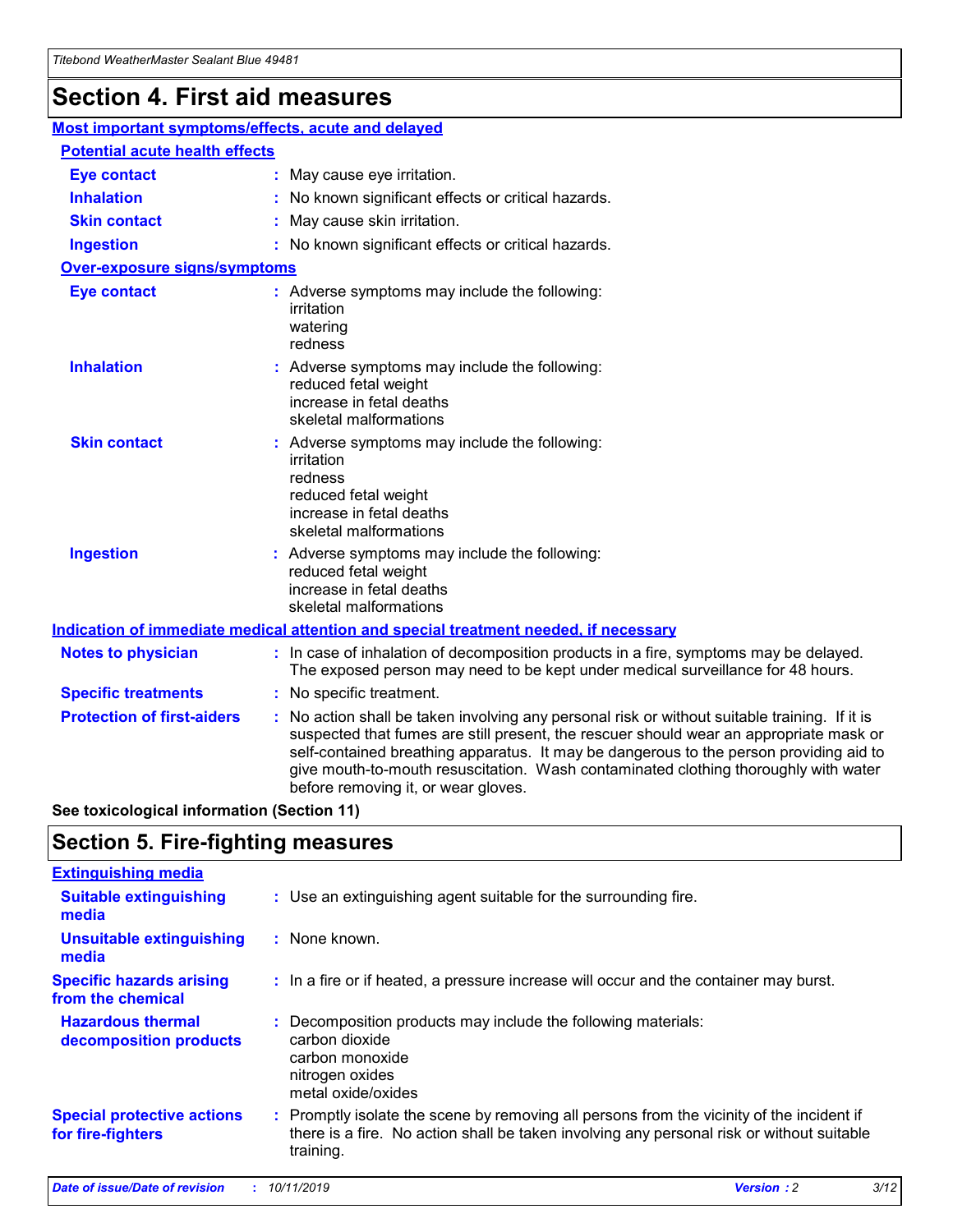### **Section 5. Fire-fighting measures**

**Special protective equipment for fire-fighters** Fire-fighters should wear appropriate protective equipment and self-contained breathing **:** apparatus (SCBA) with a full face-piece operated in positive pressure mode.

### **Section 6. Accidental release measures**

#### **Personal precautions, protective equipment and emergency procedures**

| For non-emergency<br>personnel                               |  | : No action shall be taken involving any personal risk or without suitable training.<br>Evacuate surrounding areas. Keep unnecessary and unprotected personnel from<br>entering. Do not touch or walk through spilled material. Avoid breathing vapor or mist.<br>Provide adequate ventilation. Wear appropriate respirator when ventilation is<br>inadequate. Put on appropriate personal protective equipment.                                                                                                                                                                                                                                                                                             |  |  |
|--------------------------------------------------------------|--|--------------------------------------------------------------------------------------------------------------------------------------------------------------------------------------------------------------------------------------------------------------------------------------------------------------------------------------------------------------------------------------------------------------------------------------------------------------------------------------------------------------------------------------------------------------------------------------------------------------------------------------------------------------------------------------------------------------|--|--|
|                                                              |  | For emergency responders : If specialized clothing is required to deal with the spillage, take note of any information in<br>Section 8 on suitable and unsuitable materials. See also the information in "For non-<br>emergency personnel".                                                                                                                                                                                                                                                                                                                                                                                                                                                                  |  |  |
| <b>Environmental precautions</b>                             |  | : Avoid dispersal of spilled material and runoff and contact with soil, waterways, drains<br>and sewers. Inform the relevant authorities if the product has caused environmental<br>pollution (sewers, waterways, soil or air).                                                                                                                                                                                                                                                                                                                                                                                                                                                                              |  |  |
| <b>Methods and materials for containment and cleaning up</b> |  |                                                                                                                                                                                                                                                                                                                                                                                                                                                                                                                                                                                                                                                                                                              |  |  |
| <b>Small spill</b>                                           |  | : Stop leak if without risk. Move containers from spill area. Dilute with water and mop up<br>if water-soluble. Alternatively, or if water-insoluble, absorb with an inert dry material and<br>place in an appropriate waste disposal container. Dispose of via a licensed waste<br>disposal contractor.                                                                                                                                                                                                                                                                                                                                                                                                     |  |  |
| <b>Large spill</b>                                           |  | : Stop leak if without risk. Move containers from spill area. Approach release from<br>upwind. Prevent entry into sewers, water courses, basements or confined areas. Wash<br>spillages into an effluent treatment plant or proceed as follows. Contain and collect<br>spillage with non-combustible, absorbent material e.g. sand, earth, vermiculite or<br>diatomaceous earth and place in container for disposal according to local regulations<br>(see Section 13). Dispose of via a licensed waste disposal contractor. Contaminated<br>absorbent material may pose the same hazard as the spilled product. Note: see<br>Section 1 for emergency contact information and Section 13 for waste disposal. |  |  |

### **Section 7. Handling and storage**

| <b>Precautions for safe handling</b>                                             |                                                                                                                                                                                                                                                                                                                                                                                                                                                                                                                                                                                                                                                                                                                                                                                                                                                  |
|----------------------------------------------------------------------------------|--------------------------------------------------------------------------------------------------------------------------------------------------------------------------------------------------------------------------------------------------------------------------------------------------------------------------------------------------------------------------------------------------------------------------------------------------------------------------------------------------------------------------------------------------------------------------------------------------------------------------------------------------------------------------------------------------------------------------------------------------------------------------------------------------------------------------------------------------|
| <b>Protective measures</b>                                                       | : Put on appropriate personal protective equipment (see Section 8). Persons with a<br>history of skin sensitization problems should not be employed in any process in which<br>this product is used. Avoid exposure - obtain special instructions before use. Avoid<br>exposure during pregnancy. Do not handle until all safety precautions have been read<br>and understood. Do not get in eyes or on skin or clothing. Do not ingest. Avoid<br>breathing vapor or mist. If during normal use the material presents a respiratory hazard,<br>use only with adequate ventilation or wear appropriate respirator. Keep in the original<br>container or an approved alternative made from a compatible material, kept tightly<br>closed when not in use. Empty containers retain product residue and can be hazardous.<br>Do not reuse container. |
| <b>Advice on general</b><br>occupational hygiene                                 | : Eating, drinking and smoking should be prohibited in areas where this material is<br>handled, stored and processed. Workers should wash hands and face before eating,<br>drinking and smoking. Remove contaminated clothing and protective equipment before<br>entering eating areas. See also Section 8 for additional information on hygiene<br>measures.                                                                                                                                                                                                                                                                                                                                                                                                                                                                                    |
| <b>Conditions for safe storage,</b><br>including any<br><b>incompatibilities</b> | Store between the following temperatures: 0 to 120°C (32 to 248°F). Store in<br>accordance with local regulations. Store in original container protected from direct<br>sunlight in a dry, cool and well-ventilated area, away from incompatible materials (see<br>Section 10) and food and drink. Store locked up. Keep container tightly closed and<br>sealed until ready for use. Containers that have been opened must be carefully<br>resealed and kept upright to prevent leakage. Do not store in unlabeled containers.<br>Use appropriate containment to avoid environmental contamination. See Section 10 for<br>incompatible materials before handling or use.                                                                                                                                                                         |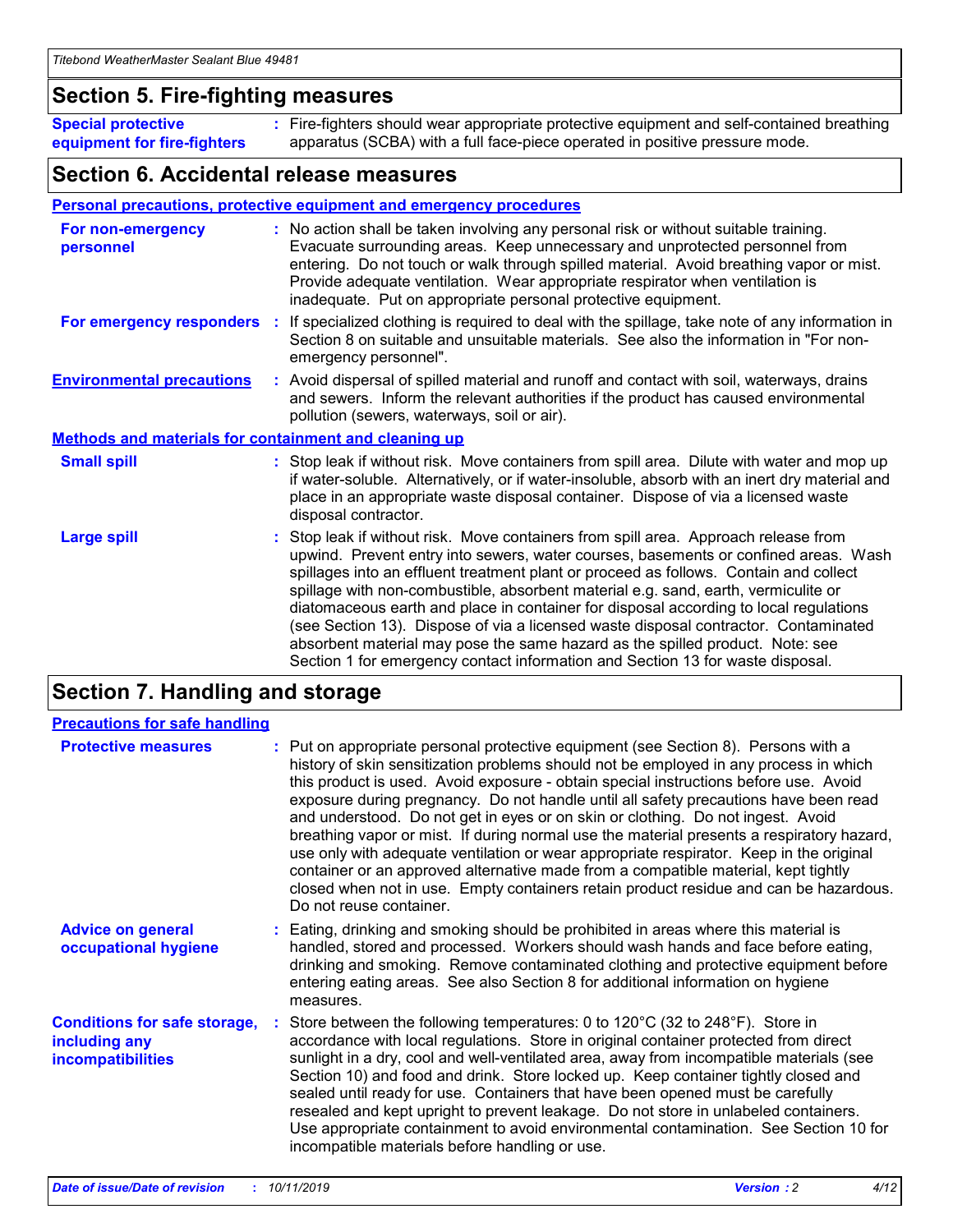## **Section 8. Exposure controls/personal protection**

#### **Control parameters**

#### **Occupational exposure limits**

| <b>Ingredient name</b>                               |    |                                          | <b>Exposure limits</b>                                                                                                                                                                                                                                                                                                                                                                                                                                                                                                                                                                                                 |
|------------------------------------------------------|----|------------------------------------------|------------------------------------------------------------------------------------------------------------------------------------------------------------------------------------------------------------------------------------------------------------------------------------------------------------------------------------------------------------------------------------------------------------------------------------------------------------------------------------------------------------------------------------------------------------------------------------------------------------------------|
| 3-aminopropyltriethoxysilane<br>Dibutyltin dilaurate |    |                                          | None.<br>ACGIH TLV (United States, 3/2019). Absorbed through skin.<br>Notes: as Sn<br>TWA: 0.1 mg/m <sup>3</sup> , (as Sn) 8 hours.<br>STEL: 0.2 mg/m <sup>3</sup> , (as Sn) 15 minutes.<br>NIOSH REL (United States, 10/2016). Absorbed through skin.<br>Notes: as Sn<br>TWA: 0.1 mg/m <sup>3</sup> , (as Sn) 10 hours.<br>OSHA PEL (United States, 5/2018). Notes: as Sn<br>TWA: $0.1 \text{ mg/m}^3$ , (as Sn) 8 hours.<br>OSHA PEL 1989 (United States, 3/1989). Absorbed through skin.<br>Notes: measured as Sn<br>TWA: 0.1 mg/m <sup>3</sup> , (measured as Sn) 8 hours. Form: Organic                           |
| <b>Appropriate engineering</b><br>controls           |    |                                          | : If user operations generate dust, fumes, gas, vapor or mist, use process enclosures,<br>local exhaust ventilation or other engineering controls to keep worker exposure to<br>airborne contaminants below any recommended or statutory limits.                                                                                                                                                                                                                                                                                                                                                                       |
| <b>Environmental exposure</b><br><b>controls</b>     |    |                                          | Emissions from ventilation or work process equipment should be checked to ensure<br>they comply with the requirements of environmental protection legislation. In some<br>cases, fume scrubbers, filters or engineering modifications to the process equipment<br>will be necessary to reduce emissions to acceptable levels.                                                                                                                                                                                                                                                                                          |
| <b>Individual protection measures</b>                |    |                                          |                                                                                                                                                                                                                                                                                                                                                                                                                                                                                                                                                                                                                        |
| <b>Hygiene measures</b>                              |    |                                          | : Wash hands, forearms and face thoroughly after handling chemical products, before<br>eating, smoking and using the lavatory and at the end of the working period.<br>Appropriate techniques should be used to remove potentially contaminated clothing.<br>Contaminated work clothing should not be allowed out of the workplace. Wash<br>contaminated clothing before reusing. Ensure that eyewash stations and safety<br>showers are close to the workstation location.                                                                                                                                            |
| <b>Eye/face protection</b>                           |    |                                          | : Safety eyewear complying with an approved standard should be used when a risk<br>assessment indicates this is necessary to avoid exposure to liquid splashes, mists,<br>gases or dusts. If contact is possible, the following protection should be worn, unless<br>the assessment indicates a higher degree of protection: chemical splash goggles.                                                                                                                                                                                                                                                                  |
| <b>Skin protection</b>                               |    |                                          |                                                                                                                                                                                                                                                                                                                                                                                                                                                                                                                                                                                                                        |
| <b>Hand protection</b>                               |    |                                          | : Chemical-resistant, impervious gloves complying with an approved standard should be<br>worn at all times when handling chemical products if a risk assessment indicates this is<br>necessary. Considering the parameters specified by the glove manufacturer, check<br>during use that the gloves are still retaining their protective properties. It should be<br>noted that the time to breakthrough for any glove material may be different for different<br>glove manufacturers. In the case of mixtures, consisting of several substances, the<br>protection time of the gloves cannot be accurately estimated. |
| <b>Body protection</b>                               |    | handling this product.                   | Personal protective equipment for the body should be selected based on the task being<br>performed and the risks involved and should be approved by a specialist before                                                                                                                                                                                                                                                                                                                                                                                                                                                |
| <b>Other skin protection</b>                         |    | specialist before handling this product. | : Appropriate footwear and any additional skin protection measures should be selected<br>based on the task being performed and the risks involved and should be approved by a                                                                                                                                                                                                                                                                                                                                                                                                                                          |
| <b>Respiratory protection</b>                        | ÷. | aspects of use.                          | Based on the hazard and potential for exposure, select a respirator that meets the<br>appropriate standard or certification. Respirators must be used according to a<br>respiratory protection program to ensure proper fitting, training, and other important                                                                                                                                                                                                                                                                                                                                                         |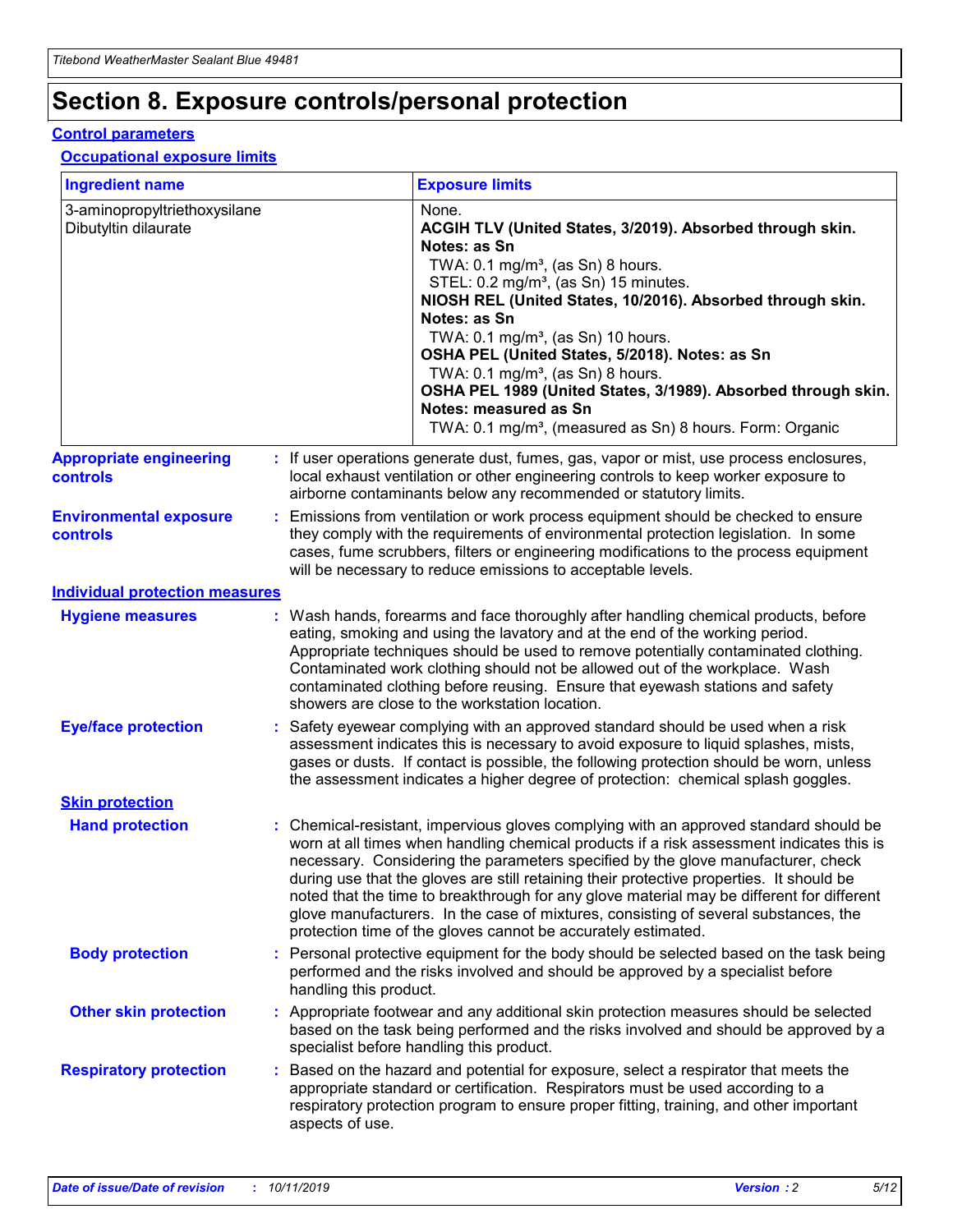### **Section 9. Physical and chemical properties**

#### **Appearance**

| <b>Physical state</b>                             | : Liquid. [Paste.]                                              |
|---------------------------------------------------|-----------------------------------------------------------------|
| Color                                             | $:$ Blue.                                                       |
| Odor                                              | : None [Slight]                                                 |
| <b>Odor threshold</b>                             | : Not available.                                                |
| рH                                                | : Not applicable.                                               |
| <b>Melting point</b>                              | : Not available.                                                |
| <b>Boiling point</b>                              | : $>100^{\circ}$ C ( $>212^{\circ}$ F)                          |
| <b>Flash point</b>                                | : Closed cup: $>200^{\circ}$ C ( $>392^{\circ}$ F) [Setaflash.] |
| <b>Evaporation rate</b>                           | $:$ <1 (butyl acetate = 1)                                      |
| <b>Flammability (solid, gas)</b>                  | : Not available.                                                |
| Lower and upper explosive<br>(flammable) limits   | : Not available.                                                |
| <b>VOC (less water, less</b><br>exempt solvents)  | $: 0$ g/l                                                       |
| <b>Volatility</b>                                 | $: 0\%$ (w/w)                                                   |
| <b>Vapor density</b>                              |                                                                 |
|                                                   | : Not available.                                                |
| <b>Relative density</b>                           | : 1.4329                                                        |
| <b>Solubility</b>                                 | Insoluble in the following materials: cold water and hot water. |
| <b>Solubility in water</b>                        | : Not available.                                                |
| <b>Partition coefficient: n-</b><br>octanol/water | $:$ Not available.                                              |
| <b>Auto-ignition temperature</b>                  | : Not available.                                                |
| <b>Decomposition temperature</b>                  | : Not available.                                                |

### **Section 10. Stability and reactivity**

| <b>Reactivity</b>                            | : No specific test data related to reactivity available for this product or its ingredients.            |
|----------------------------------------------|---------------------------------------------------------------------------------------------------------|
| <b>Chemical stability</b>                    | : The product is stable.                                                                                |
| <b>Possibility of hazardous</b><br>reactions | : Under normal conditions of storage and use, hazardous reactions will not occur.                       |
| <b>Conditions to avoid</b>                   | : No specific data.                                                                                     |
| <b>Incompatible materials</b>                | : No specific data.                                                                                     |
| <b>Hazardous decomposition</b><br>products   | Under normal conditions of storage and use, hazardous decomposition products should<br>not be produced. |

## **Section 11. Toxicological information**

#### **Information on toxicological effects**

#### **Acute toxicity**

| <b>Product/ingredient name</b> | <b>Result</b>           | <b>Species</b> | <b>Dose</b>                | <b>Exposure</b> |
|--------------------------------|-------------------------|----------------|----------------------------|-----------------|
| 3-aminopropyltriethoxysilane   | <b>ILD50 Dermal</b>     | Rabbit         | 4.29 g/kg                  |                 |
| Dibutyltin dilaurate           | ILD50 Oral<br>LD50 Oral | Rat<br>Rat     | $1.57$ g/kg<br>175 $mg/kg$ |                 |
|                                |                         |                |                            |                 |

**Irritation/Corrosion**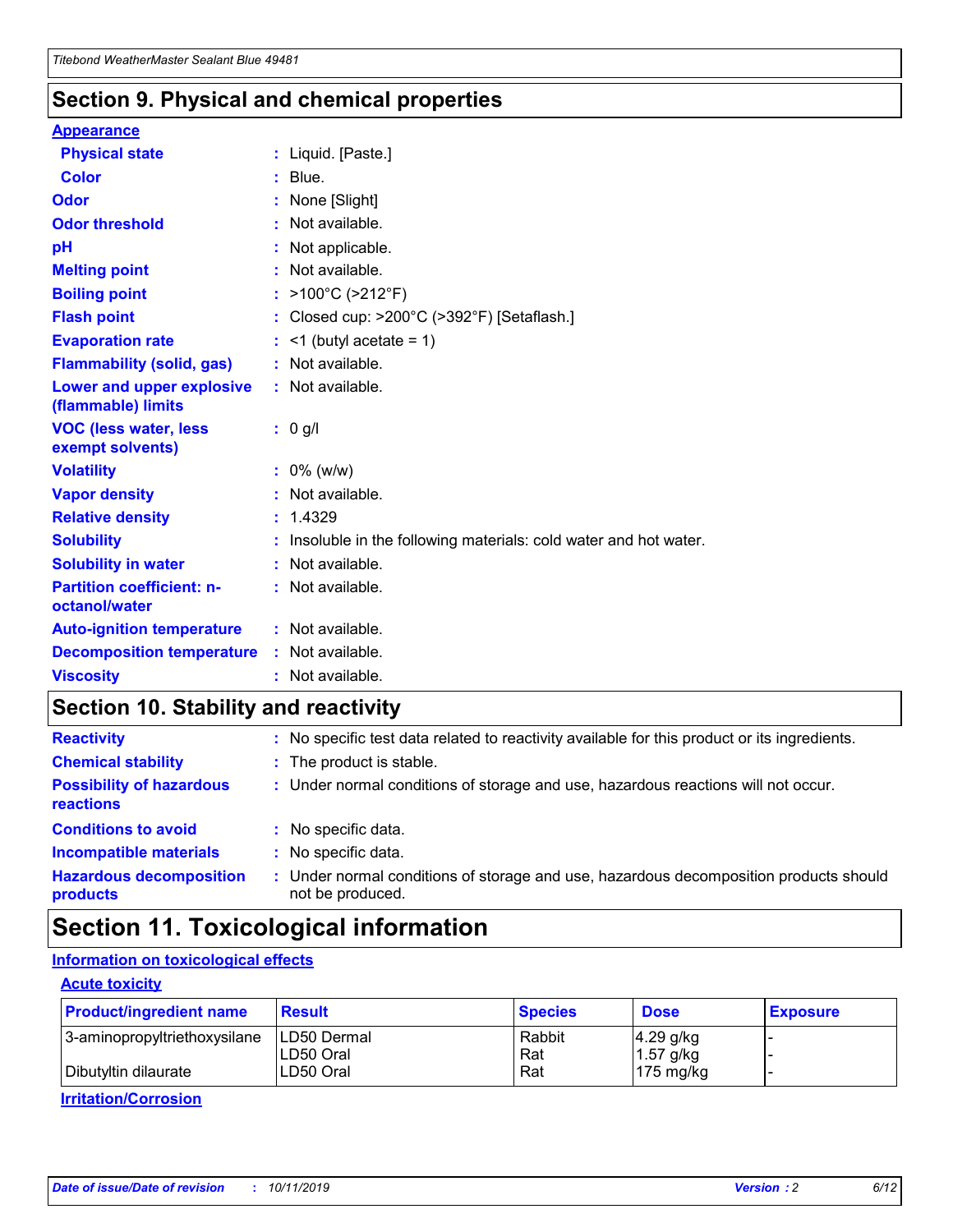## **Section 11. Toxicological information**

| <b>Product/ingredient name</b> | <b>Result</b>            | <b>Species</b> | <b>Score</b> | <b>Exposure</b>           | <b>Observation</b> |
|--------------------------------|--------------------------|----------------|--------------|---------------------------|--------------------|
| 3-aminopropyltriethoxysilane   | Eyes - Mild irritant     | Rabbit         |              | $100$ mg                  |                    |
|                                | Eyes - Severe irritant   | Rabbit         |              | 24 hours 750              |                    |
|                                |                          |                |              | ug                        |                    |
|                                | Skin - Severe irritant   | Rabbit         |              | 24 hours 5                | -                  |
| Dibutyltin dilaurate           | Eyes - Moderate irritant | Rabbit         |              | mq<br><b>24 hours 100</b> |                    |
|                                |                          |                |              | mg                        |                    |
|                                | Skin - Severe irritant   | Rabbit         |              | 500 mg                    |                    |

#### **Sensitization**

Not available.

#### **Mutagenicity**

Not available.

#### **Carcinogenicity**

Not available.

#### **Reproductive toxicity**

Not available.

#### **Teratogenicity**

Not available.

#### **Specific target organ toxicity (single exposure)**

Not available.

#### **Specific target organ toxicity (repeated exposure)**

| <b>Name</b>                                                                  |                                                                            | <b>Category</b>                                     | <b>Route of</b><br>exposure | <b>Target organs</b> |
|------------------------------------------------------------------------------|----------------------------------------------------------------------------|-----------------------------------------------------|-----------------------------|----------------------|
| Dibutyltin dilaurate                                                         |                                                                            | Category 1                                          | -                           | respiratory system   |
| <b>Aspiration hazard</b><br>Not available.                                   |                                                                            |                                                     |                             |                      |
| <b>Information on the likely</b><br>routes of exposure                       | : Not available.                                                           |                                                     |                             |                      |
| <b>Potential acute health effects</b>                                        |                                                                            |                                                     |                             |                      |
| <b>Eye contact</b>                                                           | : May cause eye irritation.                                                |                                                     |                             |                      |
| <b>Inhalation</b>                                                            |                                                                            | : No known significant effects or critical hazards. |                             |                      |
| <b>Skin contact</b>                                                          | : May cause skin irritation.                                               |                                                     |                             |                      |
| <b>Ingestion</b>                                                             |                                                                            | : No known significant effects or critical hazards. |                             |                      |
| Symptoms related to the physical, chemical and toxicological characteristics |                                                                            |                                                     |                             |                      |
| <b>Eye contact</b>                                                           | irritation<br>watering<br>redness                                          | : Adverse symptoms may include the following:       |                             |                      |
| <b>Inhalation</b>                                                            | reduced fetal weight<br>increase in fetal deaths<br>skeletal malformations | : Adverse symptoms may include the following:       |                             |                      |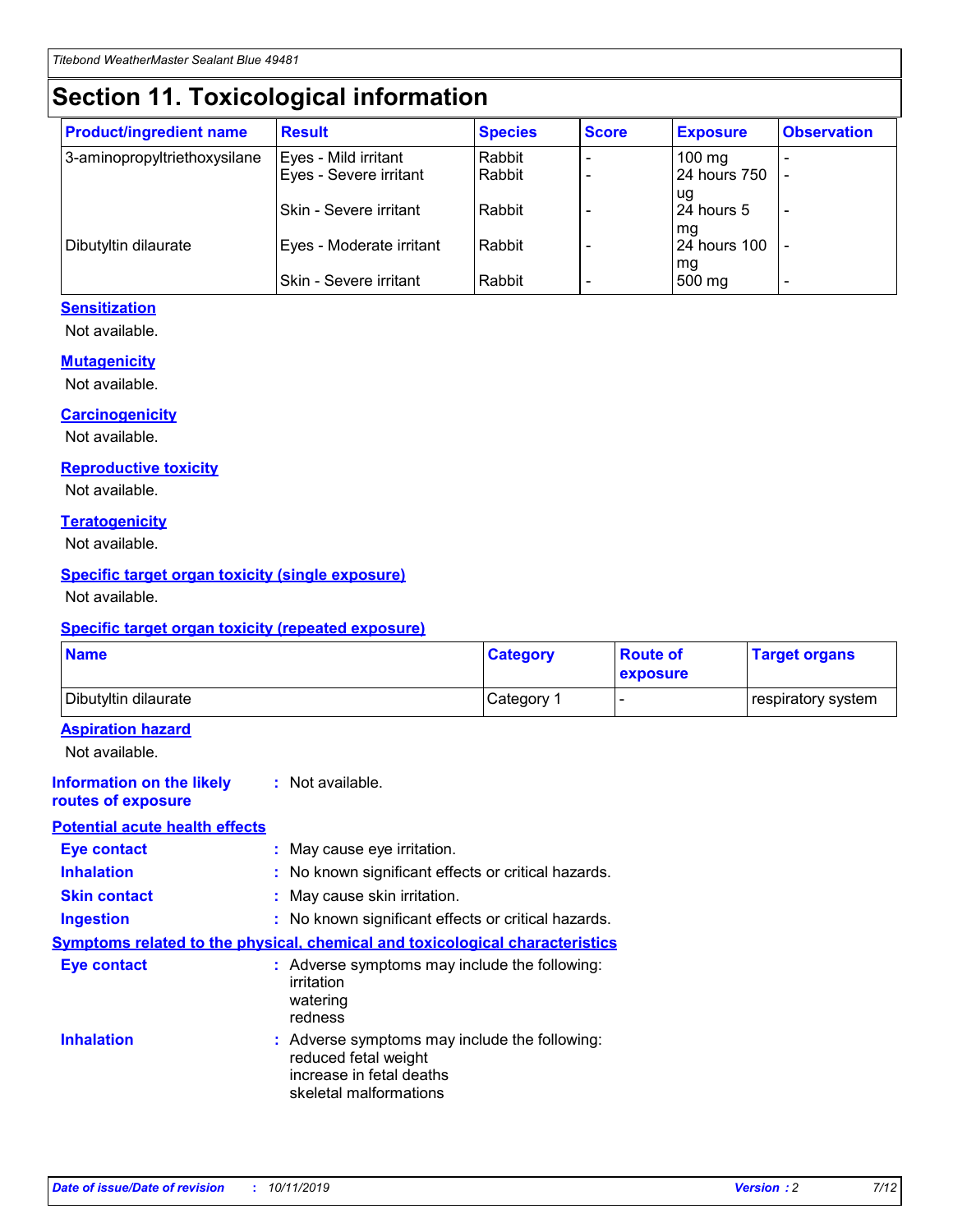## **Section 11. Toxicological information**

| <b>Skin contact</b>                     | : Adverse symptoms may include the following:<br>irritation<br>redness<br>reduced fetal weight<br>increase in fetal deaths<br>skeletal malformations |
|-----------------------------------------|------------------------------------------------------------------------------------------------------------------------------------------------------|
| <b>Ingestion</b>                        | : Adverse symptoms may include the following:<br>reduced fetal weight<br>increase in fetal deaths<br>skeletal malformations                          |
|                                         | Delayed and immediate effects and also chronic effects from short and long term exposure                                                             |
| <b>Short term exposure</b>              |                                                                                                                                                      |
| <b>Potential immediate</b><br>effects   | : Not available.                                                                                                                                     |
| <b>Potential delayed effects</b>        | : Not available.                                                                                                                                     |
| <b>Long term exposure</b>               |                                                                                                                                                      |
| <b>Potential immediate</b><br>effects   | : Not available.                                                                                                                                     |
| <b>Potential delayed effects</b>        | : Not available.                                                                                                                                     |
| <b>Potential chronic health effects</b> |                                                                                                                                                      |
| Not available.                          |                                                                                                                                                      |
| <b>General</b>                          | : Once sensitized, a severe allergic reaction may occur when subsequently exposed to<br>very low levels.                                             |
| <b>Carcinogenicity</b>                  | : No known significant effects or critical hazards.                                                                                                  |
| <b>Mutagenicity</b>                     | No known significant effects or critical hazards.                                                                                                    |
| <b>Teratogenicity</b>                   | May damage the unborn child.                                                                                                                         |
| <b>Developmental effects</b>            | No known significant effects or critical hazards.                                                                                                    |
| <b>Fertility effects</b>                | : May damage fertility.                                                                                                                              |
| <b>Numerical measures of toxicity</b>   |                                                                                                                                                      |
| <b>Acute toxicity estimates</b>         |                                                                                                                                                      |
|                                         |                                                                                                                                                      |

Not available.

## **Section 12. Ecological information**

#### **Toxicity**

| <b>Product/ingredient name</b> | <b>Result</b>                     | <b>Species</b>                       | <b>Exposure</b> |
|--------------------------------|-----------------------------------|--------------------------------------|-----------------|
| Dibutyltin dilaurate           | Chronic EC10 > 2 mg/l Fresh water | Algae - Scenedesmus<br>I subspicatus | l 96 hours      |

#### **Persistence and degradability**

| <b>Product/ingredient name</b> | Test                                                                           | <b>Result</b>  |                   | <b>Dose</b> | <b>Inoculum</b>         |
|--------------------------------|--------------------------------------------------------------------------------|----------------|-------------------|-------------|-------------------------|
| Dibutyltin dilaurate           | OECD 301F<br>Ready<br>Biodegradability -<br>Manometric<br>Respirometry<br>Test | 23 % - 28 days |                   |             |                         |
| <b>Product/ingredient name</b> | <b>Aquatic half-life</b>                                                       |                | <b>Photolysis</b> |             | <b>Biodegradability</b> |
| Dibutyltin dilaurate           |                                                                                |                |                   |             | Inherent                |

#### **Bioaccumulative potential**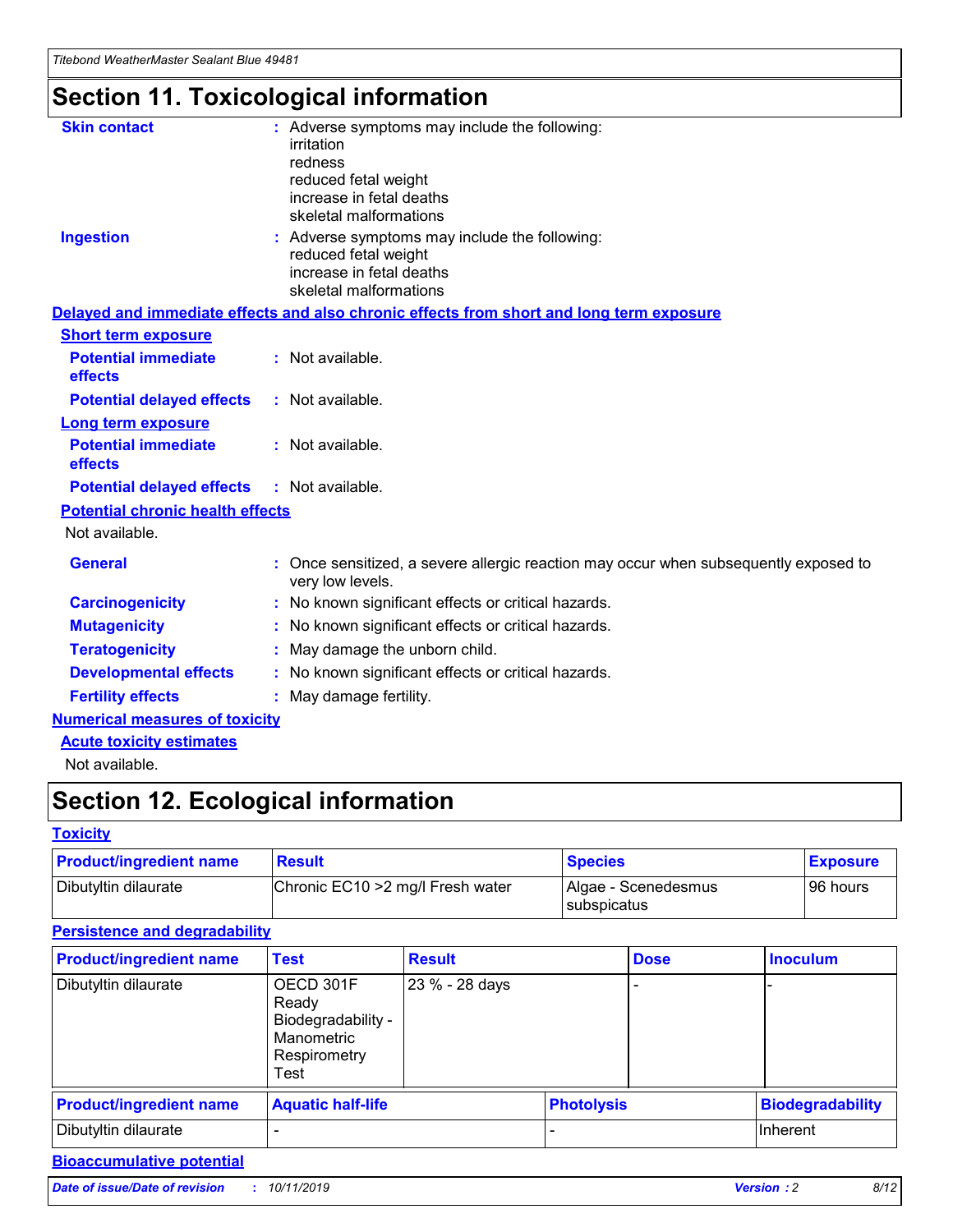## **Section 12. Ecological information**

| <b>Product/ingredient name</b> | $LoaPow$ | <b>BCF</b> | <b>Potential</b> |
|--------------------------------|----------|------------|------------------|
| 3-aminopropyltriethoxysilane   | 1.7      | 3.4        | low              |
| Dibutyltin dilaurate           | 4.44     | 2.91       | low              |

#### **Mobility in soil**

| <b>Soil/water partition</b><br>coefficient (K <sub>oc</sub> ) | : Not available.                                    |
|---------------------------------------------------------------|-----------------------------------------------------|
| <b>Other adverse effects</b>                                  | : No known significant effects or critical hazards. |

### **Section 13. Disposal considerations**

**Disposal methods :**

The generation of waste should be avoided or minimized wherever possible. Disposal of this product, solutions and any by-products should at all times comply with the requirements of environmental protection and waste disposal legislation and any regional local authority requirements. Dispose of surplus and non-recyclable products via a licensed waste disposal contractor. Waste should not be disposed of untreated to the sewer unless fully compliant with the requirements of all authorities with jurisdiction. Waste packaging should be recycled. Incineration or landfill should only be considered when recycling is not feasible. This material and its container must be disposed of in a safe way. Care should be taken when handling emptied containers that have not been cleaned or rinsed out. Empty containers or liners may retain some product residues. Avoid dispersal of spilled material and runoff and contact with soil, waterways, drains and sewers.

## **Section 14. Transport information**

|                                      | <b>DOT</b><br><b>Classification</b> | <b>TDG</b><br><b>Classification</b> | <b>Mexico</b><br><b>Classification</b> | <b>ADR/RID</b>           | <b>IMDG</b>              | <b>IATA</b>              |
|--------------------------------------|-------------------------------------|-------------------------------------|----------------------------------------|--------------------------|--------------------------|--------------------------|
| <b>UN number</b>                     | Not regulated.                      | Not regulated.                      | Not regulated.                         | Not regulated.           | Not regulated.           | Not regulated.           |
| <b>UN proper</b><br>shipping name    | $\qquad \qquad \blacksquare$        |                                     |                                        |                          |                          |                          |
| <b>Transport</b><br>hazard class(es) | $\blacksquare$                      | $\blacksquare$                      | $\blacksquare$                         | $\overline{\phantom{a}}$ | $\blacksquare$           | $\blacksquare$           |
| <b>Packing group</b>                 | $\overline{\phantom{a}}$            | $\overline{\phantom{0}}$            | $\overline{\phantom{0}}$               | -                        | $\overline{\phantom{0}}$ | $\overline{\phantom{a}}$ |
| <b>Environmental</b><br>hazards      | No.                                 | No.                                 | No.                                    | No.                      | No.                      | No.                      |

## **Section 15. Regulatory information**

#### **U.S. Federal regulations**

#### **SARA 302/304**

#### **Composition/information on ingredients**

No products were found.

**SARA 304 RQ :** Not applicable.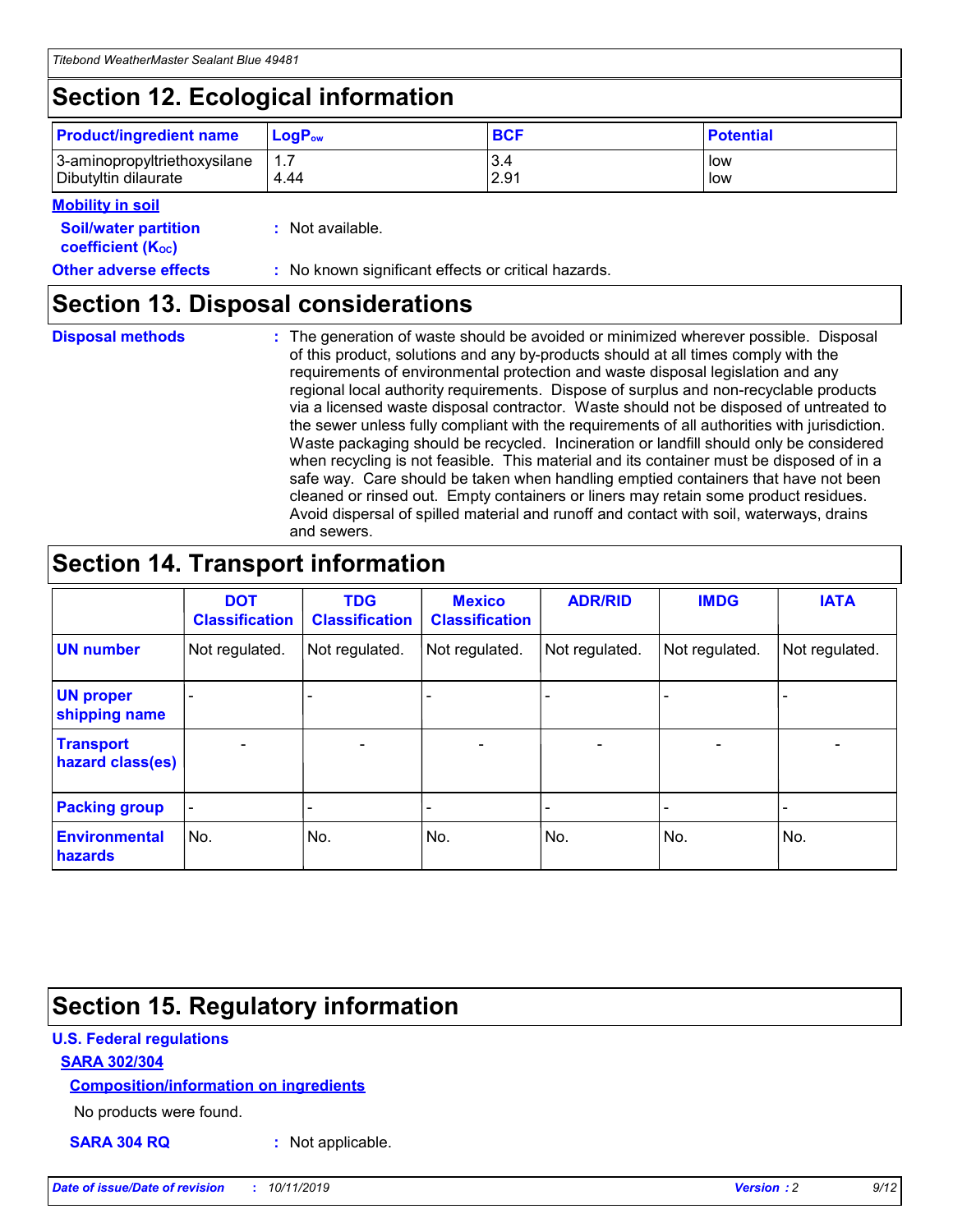## **Section 15. Regulatory information**

#### **SARA 311/312**

**Classification :** EYE IRRITATION - Category 2B SKIN SENSITIZATION - Category 1 TOXIC TO REPRODUCTION (Fertility) - Category 1B TOXIC TO REPRODUCTION (Unborn child) - Category 1B

#### **Composition/information on ingredients**

| <b>Name</b>                  | $\frac{9}{6}$ | <b>Classification</b>                                                                                            |
|------------------------------|---------------|------------------------------------------------------------------------------------------------------------------|
| 3-aminopropyltriethoxysilane | $\leq$ 3      | <b>FLAMMABLE LIQUIDS - Category 4</b><br><b>ACUTE TOXICITY (oral) - Category 4</b>                               |
|                              |               | SKIN IRRITATION - Category 2<br>EYE IRRITATION - Category 2A                                                     |
| Dibutyltin dilaurate         | ≤0.3          | ACUTE TOXICITY (oral) - Category 3<br>SKIN CORROSION - Category 1C                                               |
|                              |               | SERIOUS EYE DAMAGE - Category 1<br>SKIN SENSITIZATION - Category 1<br><b>GERM CELL MUTAGENICITY - Category 2</b> |
|                              |               | TOXIC TO REPRODUCTION (Fertility) - Category 1B<br>TOXIC TO REPRODUCTION (Unborn child) - Category 1B            |
|                              |               | SPECIFIC TARGET ORGAN TOXICITY (REPEATED<br>EXPOSURE) (respiratory system) - Category 1                          |

#### **State regulations**

| <b>Massachusetts</b> | : None of the components are listed. |
|----------------------|--------------------------------------|
| <b>New York</b>      | : None of the components are listed. |
| <b>New Jersey</b>    | : None of the components are listed. |
| <b>Pennsylvania</b>  | : None of the components are listed. |

#### **California Prop. 65**

**A** WARNING: This product can expose you to methanol, which is known to the State of California to cause birth defects or other reproductive harm. For more information go to www.P65Warnings.ca.gov.

| <b>Ingredient name</b> | No significant risk Maximum<br>level | acceptable dosage<br>level |
|------------------------|--------------------------------------|----------------------------|
| methanol               |                                      | Yes.                       |

#### **International regulations**

**Chemical Weapon Convention List Schedules I, II & III Chemicals** Not listed.

#### **Montreal Protocol**

Not listed.

**Stockholm Convention on Persistent Organic Pollutants**

Not listed.

#### **UNECE Aarhus Protocol on POPs and Heavy Metals**

Not listed.

#### **Inventory list**

### **China :** All components are listed or exempted.

**United States TSCA 8(b) inventory :** All components are active or exempted.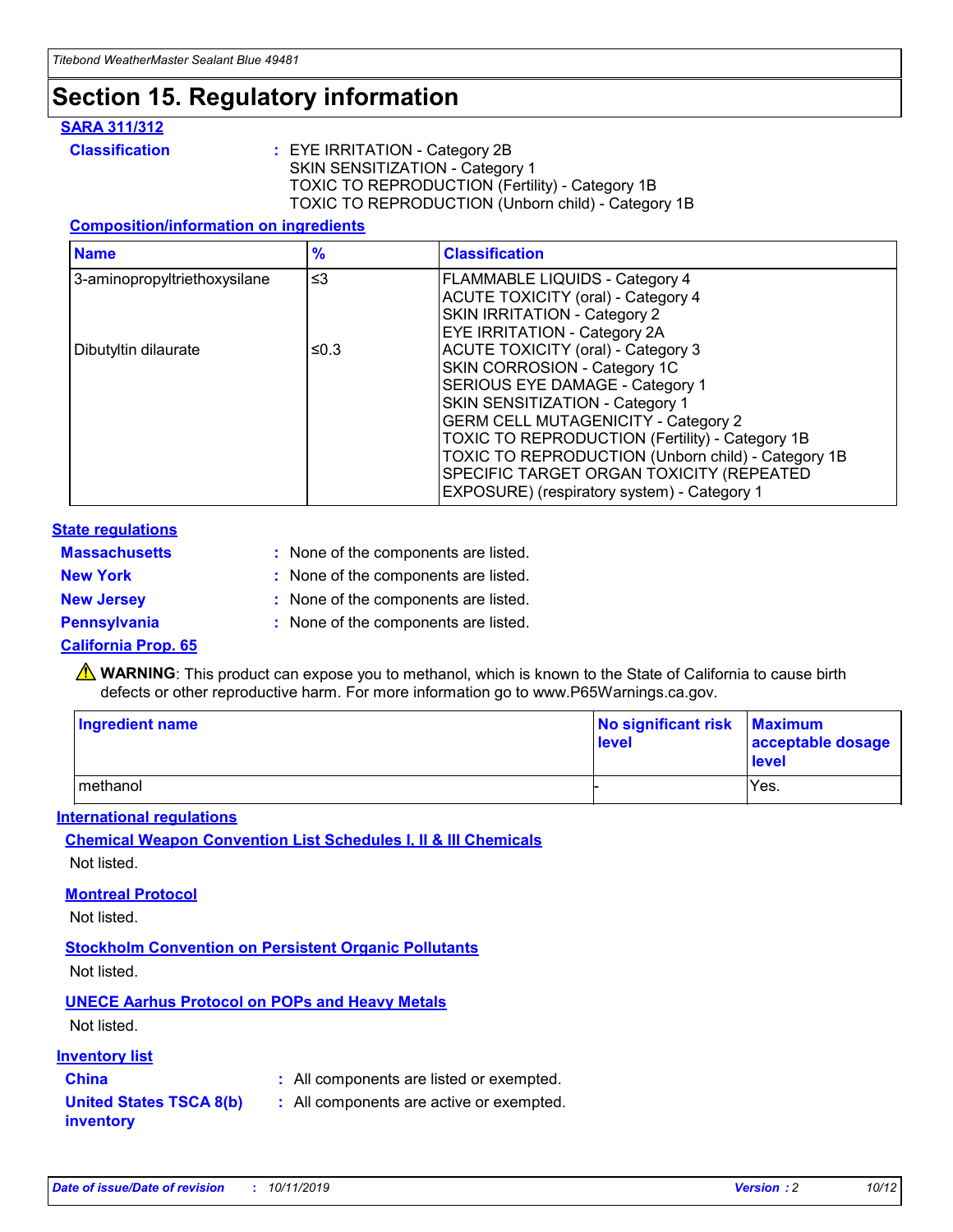## **Section 16. Other information**

**Hazardous Material Information System (U.S.A.)**



**Caution: HMIS® ratings are based on a 0-4 rating scale, with 0 representing minimal hazards or risks, and 4 representing significant hazards or risks. Although HMIS® ratings and the associated label are not required on SDSs or products leaving a facility under 29 CFR 1910.1200, the preparer may choose to provide them. HMIS® ratings are to be used with a fully implemented HMIS® program. HMIS® is a registered trademark and service mark of the American Coatings Association, Inc.**

**The customer is responsible for determining the PPE code for this material. For more information on HMIS® Personal Protective Equipment (PPE) codes, consult the HMIS® Implementation Manual.**

#### **National Fire Protection Association (U.S.A.)**



**Reprinted with permission from NFPA 704-2001, Identification of the Hazards of Materials for Emergency Response Copyright ©1997, National Fire Protection Association, Quincy, MA 02269. This reprinted material is not the complete and official position of the National Fire Protection Association, on the referenced subject which is represented only by the standard in its entirety.**

**Copyright ©2001, National Fire Protection Association, Quincy, MA 02269. This warning system is intended to be interpreted and applied only by properly trained individuals to identify fire, health and reactivity hazards of chemicals. The user is referred to certain limited number of chemicals with recommended classifications in NFPA 49 and NFPA 325, which would be used as a guideline only. Whether the chemicals are classified by NFPA or not, anyone using the 704 systems to classify chemicals does so at their own risk.**

#### **Procedure used to derive the classification**

| <b>Classification</b>                                                                                                                                                                  |                                                                                                                                                                                                                                                                   | <b>Justification</b>                                                                                                                                                                                                                                                                                       |  |
|----------------------------------------------------------------------------------------------------------------------------------------------------------------------------------------|-------------------------------------------------------------------------------------------------------------------------------------------------------------------------------------------------------------------------------------------------------------------|------------------------------------------------------------------------------------------------------------------------------------------------------------------------------------------------------------------------------------------------------------------------------------------------------------|--|
| <b>EYE IRRITATION - Category 2B</b><br>SKIN SENSITIZATION - Category 1<br><b>TOXIC TO REPRODUCTION (Fertility) - Category 1B</b><br>TOXIC TO REPRODUCTION (Unborn child) - Category 1B |                                                                                                                                                                                                                                                                   | Expert judgment<br>Expert judgment<br>Expert judgment<br>Expert judgment                                                                                                                                                                                                                                   |  |
| <b>History</b>                                                                                                                                                                         |                                                                                                                                                                                                                                                                   |                                                                                                                                                                                                                                                                                                            |  |
| <b>Date of printing</b>                                                                                                                                                                | : 4/22/2022                                                                                                                                                                                                                                                       |                                                                                                                                                                                                                                                                                                            |  |
| Date of issue/Date of<br>revision                                                                                                                                                      | : 10/11/2019                                                                                                                                                                                                                                                      |                                                                                                                                                                                                                                                                                                            |  |
| Date of previous issue                                                                                                                                                                 | : 10/16/2020                                                                                                                                                                                                                                                      |                                                                                                                                                                                                                                                                                                            |  |
| <b>Version</b>                                                                                                                                                                         | $\therefore$ 2                                                                                                                                                                                                                                                    |                                                                                                                                                                                                                                                                                                            |  |
| <b>Key to abbreviations</b>                                                                                                                                                            | $\therefore$ ATE = Acute Toxicity Estimate<br><b>BCF</b> = Bioconcentration Factor<br>IATA = International Air Transport Association<br><b>IBC</b> = Intermediate Bulk Container<br><b>IMDG = International Maritime Dangerous Goods</b><br>$UN = United Nations$ | GHS = Globally Harmonized System of Classification and Labelling of Chemicals<br>LogPow = logarithm of the octanol/water partition coefficient<br>MARPOL = International Convention for the Prevention of Pollution From Ships, 1973<br>as modified by the Protocol of 1978. ("Marpol" = marine pollution) |  |